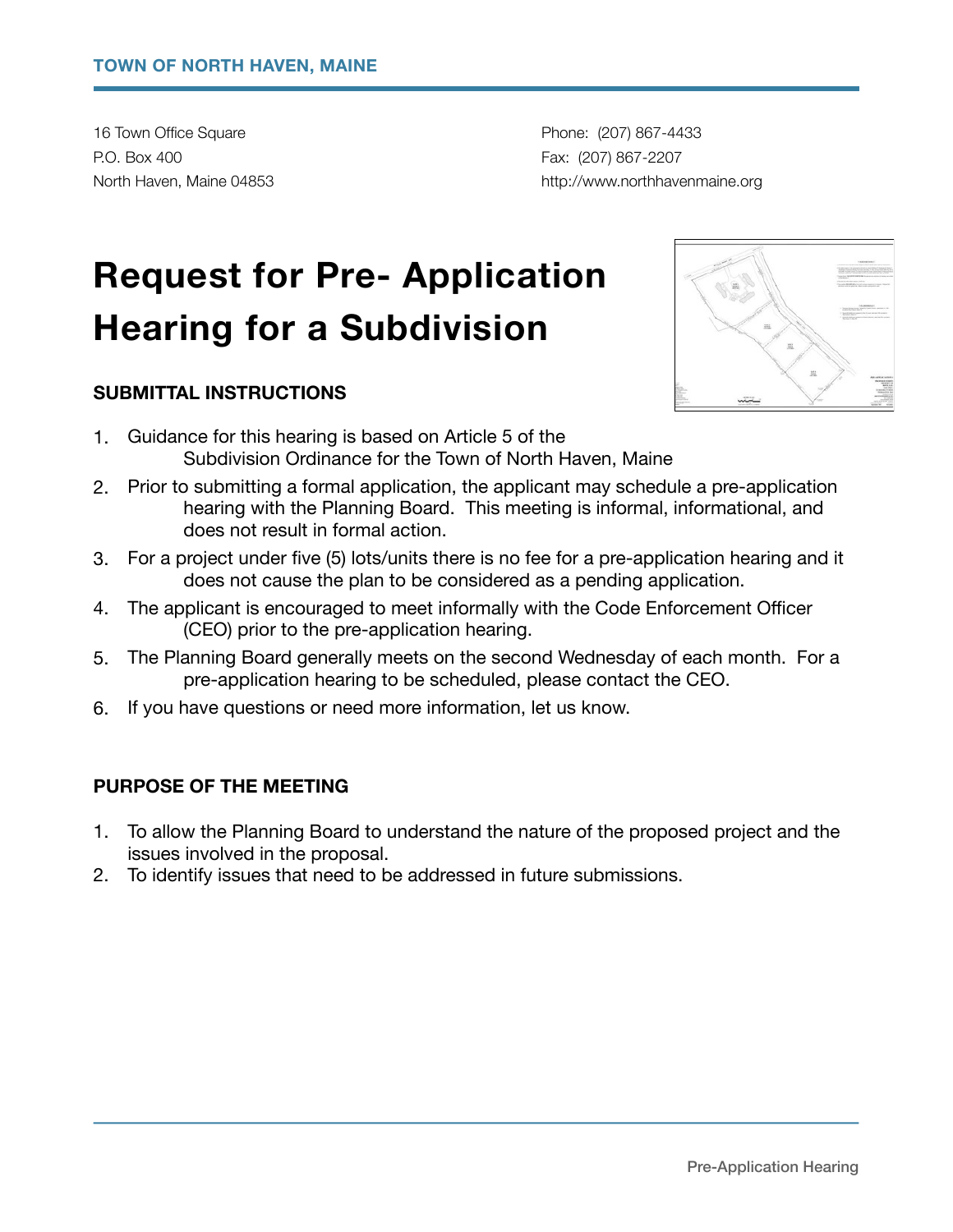## **Information Required**

| <b>DATE OF REQUEST</b>                                                                                                                                   |  |
|----------------------------------------------------------------------------------------------------------------------------------------------------------|--|
| <b>NAME OF APPLICANT (APPLICANT</b><br>MUST OWN THE PROPERTY OR HAVE<br>AN OPTION OR PURCHASE AND<br><b>SALES AGREEMENT TO PURCHASE</b><br>THE PROPERTY) |  |
| <b>MAILING ADDRESS OF THE</b><br><b>APPLICANT</b>                                                                                                        |  |
| <b>APPLICANT'S PHONE NUMBER</b>                                                                                                                          |  |
| <b>APPLICANT'S EMAIL ADDRESS</b>                                                                                                                         |  |
| <b>NAME OF PROPERTY OWNER (IF</b><br>DIFFERENT THAN APPLICANT)                                                                                           |  |
| <b>MAILING ADDRESS OF THE</b><br><b>OWNER</b>                                                                                                            |  |
| <b>OWNER'S PHONE NUMBER</b>                                                                                                                              |  |
| <b>OWNER'S EMAIL ADDRESS</b>                                                                                                                             |  |
| <b>DESIGNATED AGENT (IF</b><br><b>APPLICABLE)</b>                                                                                                        |  |

## **LAND DETAILS**

| <b>TAX MAP AND LOT NUMBER</b>                                   |  |
|-----------------------------------------------------------------|--|
| <b>SITE ADDRESS</b>                                             |  |
| <b>LAND USE DISTRICT</b>                                        |  |
| <b>TOTAL ACREAGE OF THE</b><br><b>PARCEL</b>                    |  |
| <b>ACREAGE TO BE DEVELOPED</b><br><b>AND LOTS TO BE CREATED</b> |  |